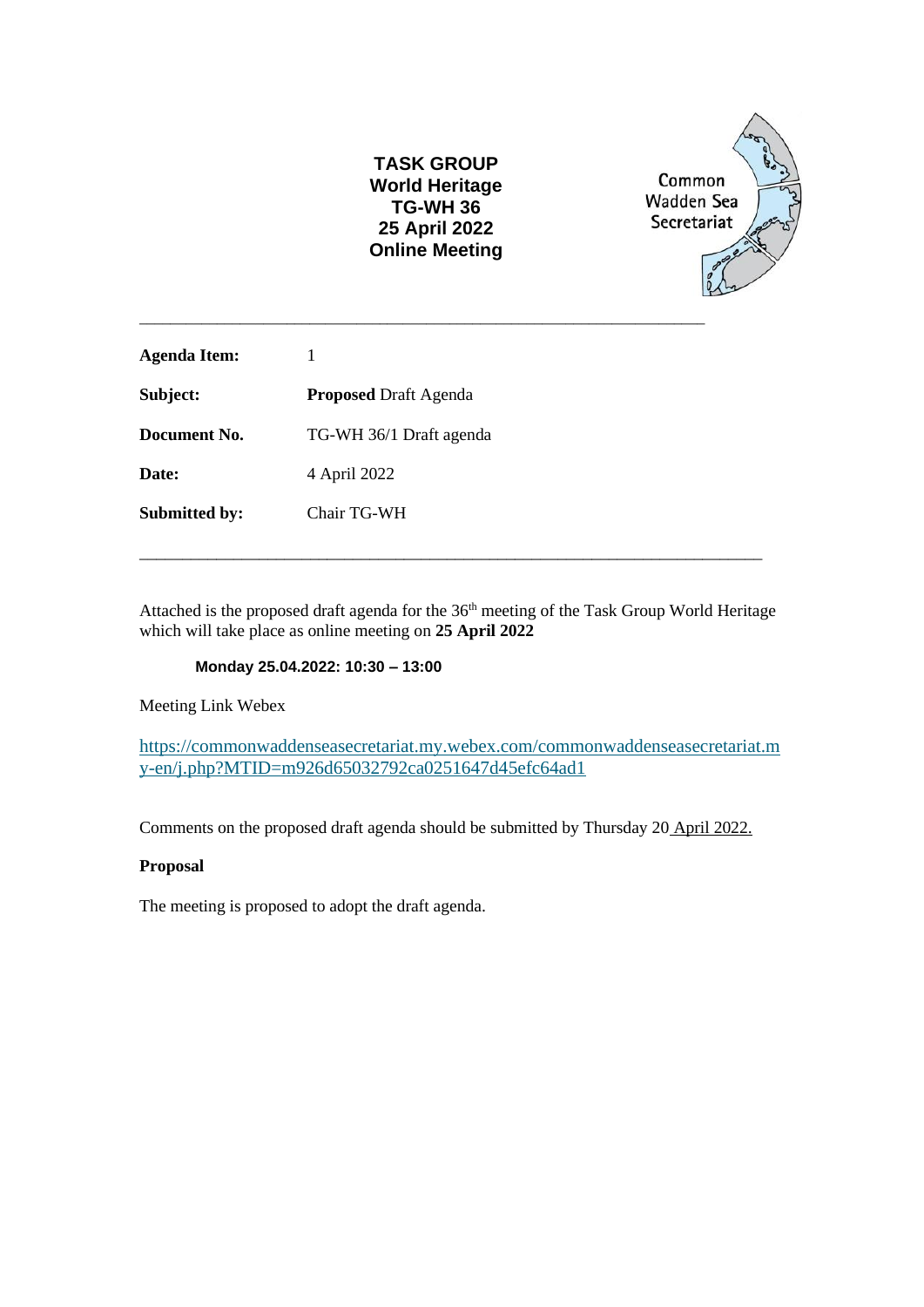#### Proposed Draft Annotated **AGENDA TASK GROUP WORLD HERITAGE TG-WH 36 25 April 2022**

## **1. Opening of the Meeting and Adoption of the Agenda**

The virtual meeting will commence at 10:30. The meeting will be invited to adopt the proposed agenda of the meeting.

## **2. Summary Record TG WH-35**

The meeting will be invited to approve the draft summary record of the TG-WH 35 (27 – 28 February) distributed on 10 March 2022.

### **3. Announcements**

The meeting will be invited to exchange information in a **written procedure** on relevant issues not covered by the other agenda items. Please send your contribution to the secretariat until 21 April 2022. No oral announcements will be accepted.

## **4. World Heritage Single Integrated Management Plan**

The meeting is invited

- 1. to inform about progress on the SIMP consultation phase,
- 2. to discuss the SIMP communication at the TGC,
- 3. to discuss implementation of the SIMP starting in 2023,

# **5. Reporting to World Heritage Centre**

Document: TG-WH/36/5 – Response letter WH Centre

TG-WH members are invited to inform the meeting about the reports which are in preparation by the States Parties for submission to the World Heritage Centre according OG 172 and 174.

The meeting will be informed on the response letter by the World Heritage Centre (30.o3.2022) on the mining and cable crossing projects in the Netherlands, and discuss

The meeting is invited to prepare guidance on reporting to the Centre according OG §172 (state party information) to align reporting strategies across the three countries.

# **6. Wadden Sea World Heritage Strategy**

Document: TG-WH/36/6 – World Heritage communication – New WH logo

In 2021, UNESCO has changed its logo and the World Heritage Centre has adapted the World Heritage logo (UNESCO logo and WH emblem) accordingly. This new World Heritage logo no longer includes property-specific information (site name and